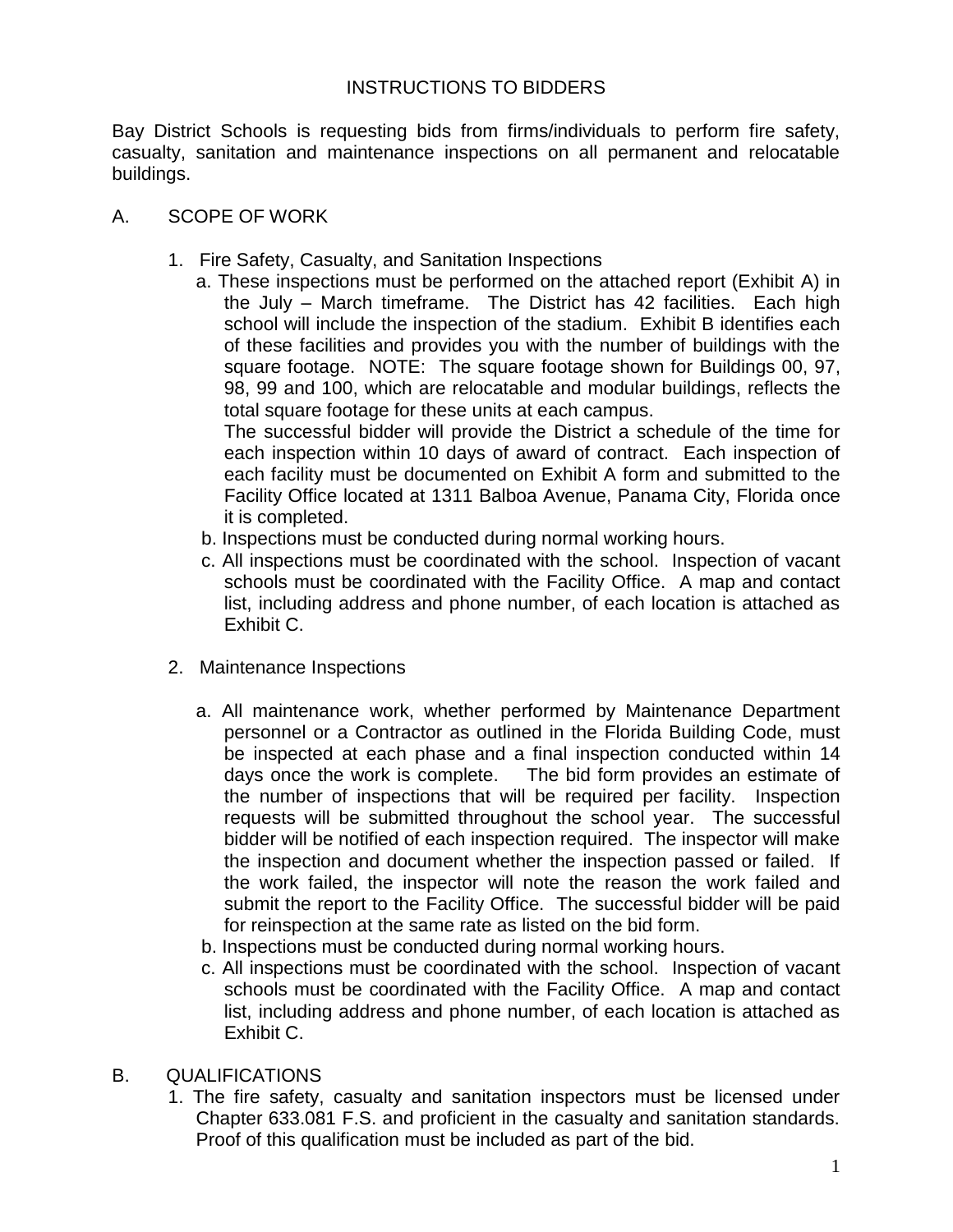2. The maintenance inspectors must be licensed under Chapter 468 F.S. for building, mechanical, fuel gas, plumbing and electrical disciplines. A copy of these licenses must be included.

# C. SPECIAL REQUIREMENTS

- 1. Jessica Lunsford Act The successful bidder must pass Level 2 background screening requirements as stated in 1012.467 F.S.
- 2. The use of alcohol, tobacco products, and e-cigarettes is prohibited on District property.
- 3. The contract period is from July 1, 2021 through June 30, 2022 with four (4) one-year options for renewal. The contract can be terminated for cause with a 7-day written notification.

## D. BID PREPARATION

- 1. All bids must be submitted on the attached Bid Form. A price for performing a fire safety, casualty and sanitation inspection for each facility listed must be entered in Column A. The total for all inspections must be entered in the total for Column A.
- 2. A price for each maintenance inspection must be entered in Column C for all schools. A total cost for maintenance inspections must be calculated by multiplying Column B x Column C and entered in Column D. A total for Column D must be entered at the bottom of the page. The total bid must be calculated by adding the totals for Columns A and D and entered into the box for Total Bid.
- 3. All bid prices must include the cost for travel, materials and other resources.

# E. PRE-BID MEETING

- 1. A pre-bid meeting will be held May 18, 2021 at 2:00 p.m. in the Staff Development Lab of the Nelson Administrative Building located at 1311 Balboa Avenue, Panama City, Florida. The instructions to bidders are attached as Exhibits and answer any questions.
- F. BID SUBMITTAL
	- 1. Sealed bids will be submitted to the Director of Facilities or presented to the Director of Facilities or his designee at the bid opening on May 24, 2021 at 3:01 p.m. in the Board Room of the Nelson Administrative Building located at 1311 Balboa Avenue, Panama City, Florida. Bids, along with supporting documents, will be submitted in a sealed envelope with the name of the firm and the title of the bid on the front of the envelope. It is the bidder's responsibility to see that the bid arrives on time. No faxed or e-mailed bids will be accepted.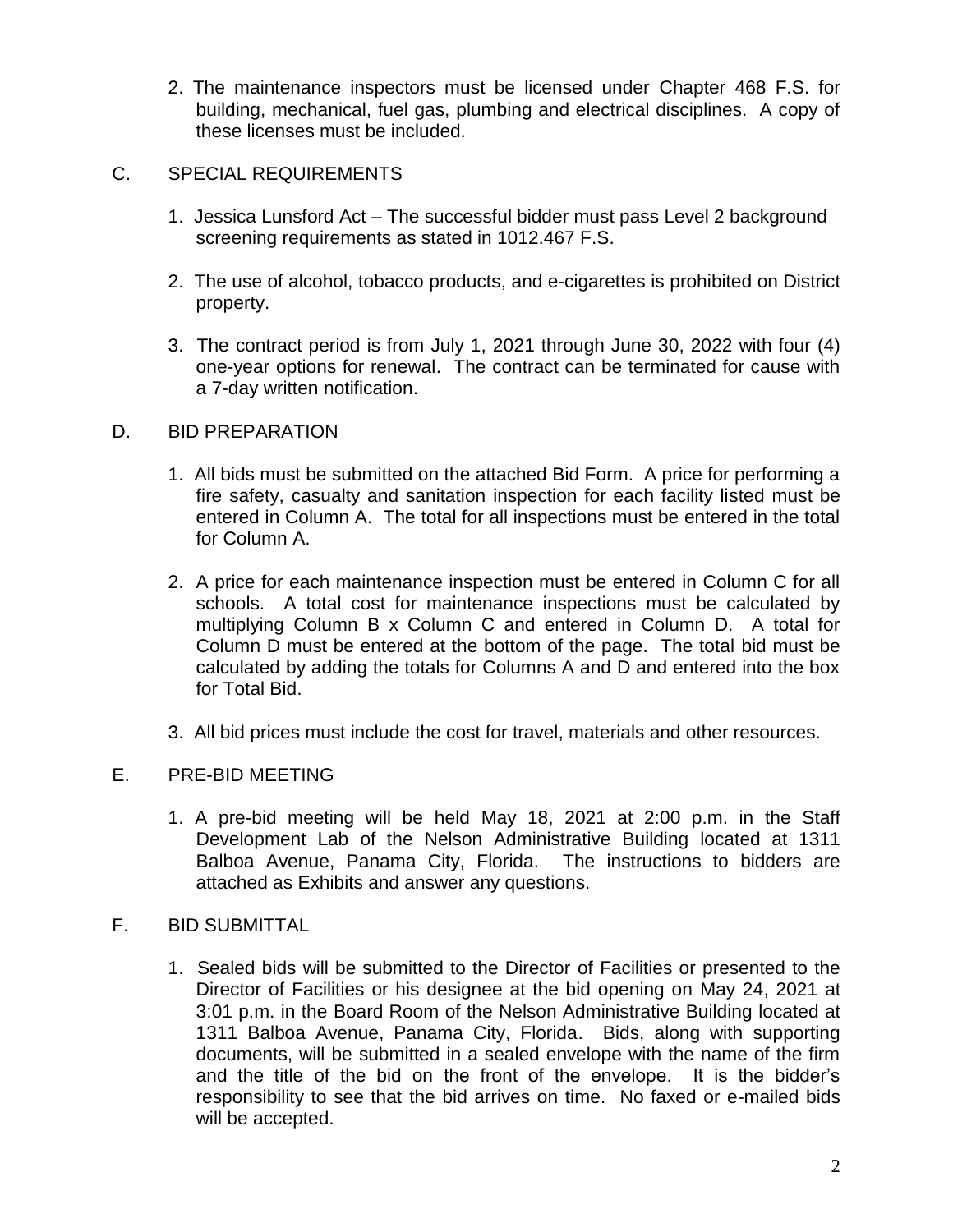# G. BID OPENING

1. At the designated time the bids will be opened, read aloud to all present and tabulated. Bids will be evaluated to determine which bid(s) is in the best interest of the Board, or, is the best value. All bids will be checked for accuracy and completeness. The bid results will be presented to the Board on June 8, 2021 for a decision.

#### H. PAYMENT

1. Payment will be made to the successful bidder monthly. Payment will include all fire safety, casualty and sanitation inspections made that month and all maintenance inspections made. The bid prices listed on the bid form will be used to figure each monthly invoice. Invoices will be submitted on the 1<sup>st</sup> of each month and payment will be made within 10 days.

## I. CONTRACT

1. Successful bidder will sign a contract within 7 days of Board approval. Contract will be in effect from July 1, 2021 through June 30, 2022.

## J. INSURANCE REQUIREMENTS

- 1. Successful bidder shall provide evidence of compliance with District insurance requirements by providing Certificates of Insurance before signing a contract. Certificates shall contain a provision for notification to the District 30 days in advance of any material change in coverage or cancellation. Bay District Schools must be named as additional insured on the auto liability policy. Policies shall remain in force for the duration of the period during which the successful bidder will provide work or services at a District site.
	- a. Workers' Compensation. Workers' Compensation Insurance shall be maintained and shall include Employers Liability coverage with minimum limits of bodily injury by accident, \$100,000; bodily injury by disease, \$500,000 policy limit; bodily injury by disease, \$100,000 per employee.
	- b. Public Liability Insurance. Public Liability Insurance (Comprehensive General Liability Form) shall be maintained against bodily injury, personal injury and property damage in limits of not less than \$250,000 per occurrence with a minimum of \$1,000,000 aggregate.
	- c. Automobile Liability Insurance. Automobile Liability Insurance shall be maintained for all owned, non-owned and hired vehicles to include bodily injury and property damage liability in limits of not less than \$1,000,000 combined single limit on one incident and Uninsured Motorists coverage in limits of not less than \$1,000,000 per accident.